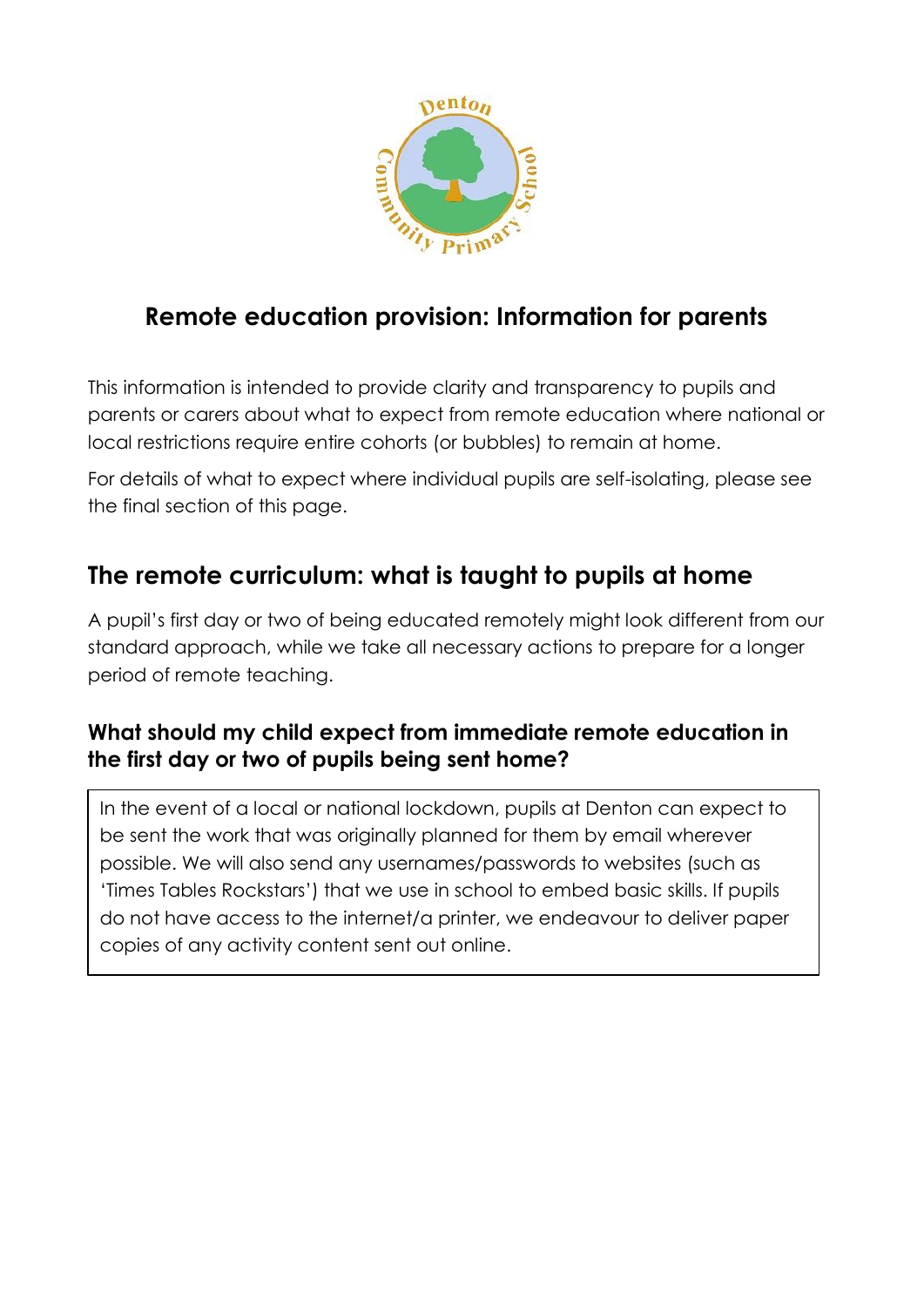**Following the first few days of remote education, will my child be taught broadly the same curriculum as they would if they were in school?**

 Yes - we teach the same curriculum remotely as we do in school wherever possible and appropriate. However, we have needed to make some adaptations in some subjects such as PE and Music where specialist apparatus/teaching skills may not be available to pupils and parents learning from home.

# **Remote teaching and study time each day**

#### **How long can I expect work set by the school to take my child each day?**

We expect that remote education (including remote teaching and independent work) will take pupils broadly the following number of hours each day:

| Key Stage 1 | 2-3 hours per day |
|-------------|-------------------|
| Key Stage 2 | 3-5 hours per day |

### **Accessing remote education**

#### **How will my child access any online remote education you are providing?**

The majority of our home learning consists of activity instructions and supporting worksheets sent home via Class Dojo. Some lessons can be accessed online, for example, our Science providers, Empiribox, have teamed up with Oak National Academy to produce a series of online lessons that KS2 classes have successfully accessed, and teachers will often direct parents to sites such as 'BBC Bitesize' to access one-off lessons. In addition, teachers keep in touch with their home-based pupils via 'Zoom' meetings on a regular basis, whether it is a 'show and tell' session, story time, or a short lesson introduction.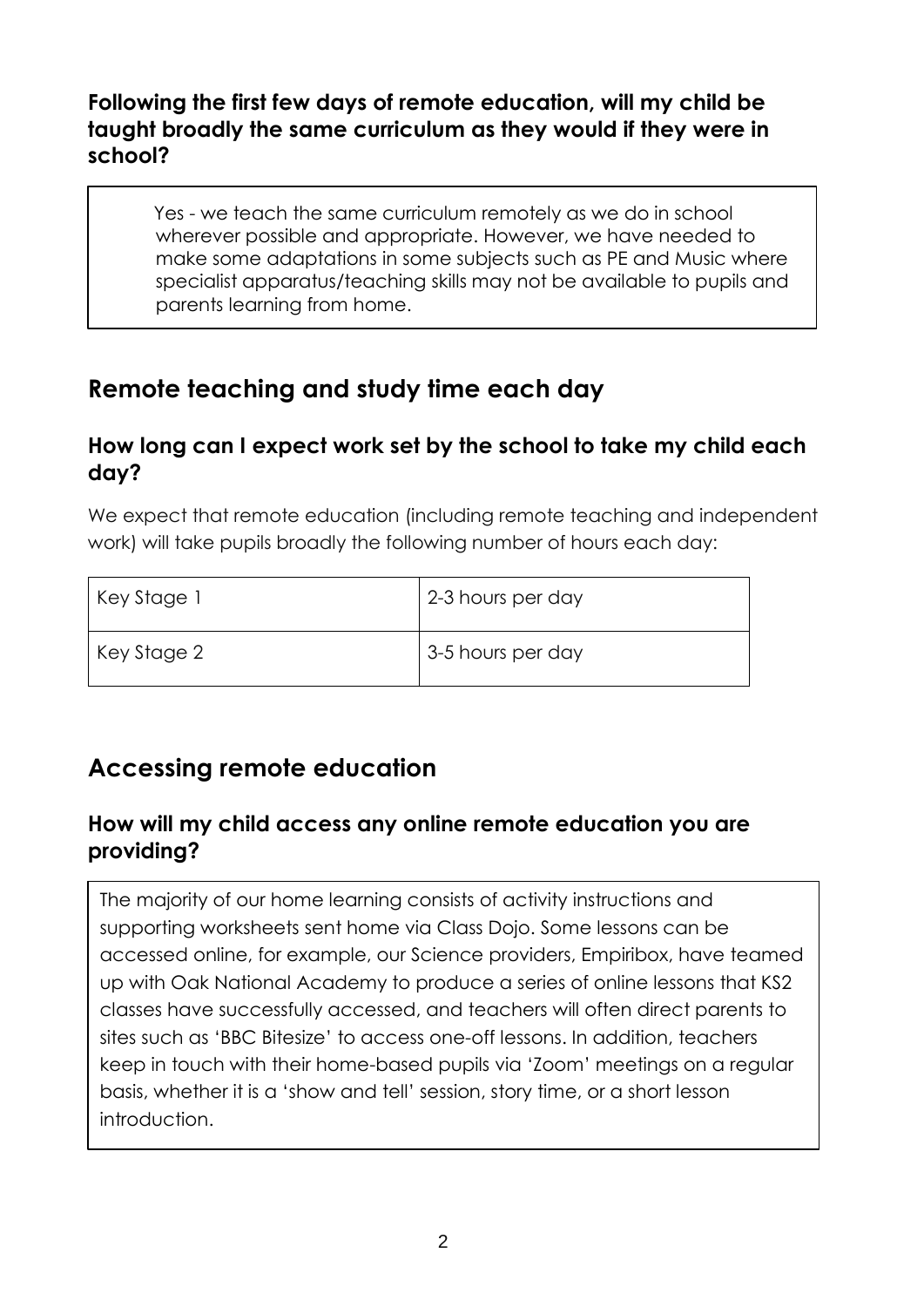### **If my child does not have digital or online access at home, how will you support them to access remote education?**

We recognise that some pupils may not have suitable online access at home. We take the following approaches to support those pupils to access remote education:

Our primary strategy at Denton is to send home packs of paper copies of the work currently being undertaken in class, along with any resources and aids that the child may need (pencils, rulers, plain paper etc). These are available to be collected at the school office, or can be dropped off if household members are under isolation. Any completed work can be photographed and sent back via Class Dojo. We also do our best to maintain regular phone contact with families who have limited access to the internet in order that they remain 'connected' to the school.

In addition, the government has provided schools with an allocation of laptops which are distributed amongst families who do not have suitable online access. In addition, many phone companies have offered free data to families who:

- Do not have fixed broadband
- Cannot afford additional data
- Face disruption to their face-to-face education

Government advice on this matter can be found at [https://www.gov.uk/guidance/get-help-with-technology-for-remote](https://www.gov.uk/guidance/get-help-with-technology-for-remote-education-during-coronavirus-covid-19)[education-during-coronavirus-covid-19](https://www.gov.uk/guidance/get-help-with-technology-for-remote-education-during-coronavirus-covid-19)

### **How will my child be taught remotely?**

We use a combination of the following approaches to teach pupils remotely: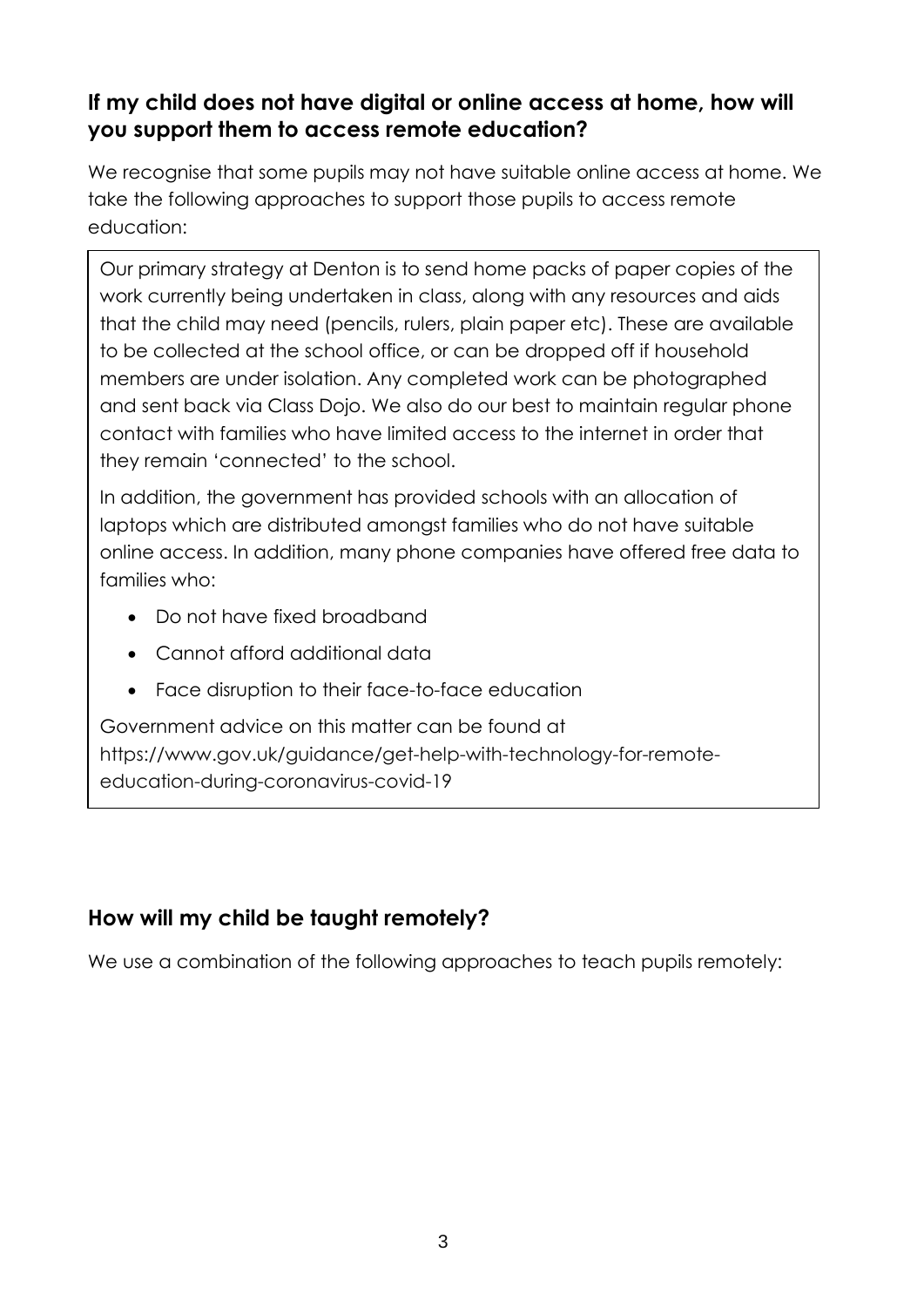Our principle method of home learning is through packs of worksheets which will be exactly the same as the materials being used in class. The packs will be sent to parents via Class Dojo, or alternatively, printed off and collected/sent home.

Each class will have weekly opportunities to meet up via Microsoft Teams or Zoom. This could be in the form of a quiz, a story reading session, a 'show-andtell' opportunity, or occasional small-group sessions where appropriate.

Teachers may also direct their students to platforms such as BBC Bitesize or Oak National Academy for occasional subject-specific video lessons; our science provider, Empiribox, has created a series of online lessons that support our current science curriculum. As well as this, our Maths Tutor, Mr Jeffrey, has made some instructional videos to support the learning of maths at home.

# **Engagement and feedback**

#### **What are your expectations for my child's engagement and the support that we as parents and carers should provide at home?**

We recommend that children stick to a set routine when learning at home. This helps them to maintain good habits when working, whilst supporting the transition back to school when lockdown measures relax. We expect parents and carers to support the engagement of their children as best they can; however, we do realise that it can be difficult to provide a similar level of learning environment as school in the home. We believe that a space should be set up in the house where children are not disturbed or distracted easily, and they have easy access to the work, whether online or on paper. Pens, pencils and rulers are readily available where necessary and pupils have opportunities to talk through their understanding of a task with an adult. If there is a problem, we expect parents and carers to contact the school via Class Dojo, where someone will be able to pick up the issue at the earliest possible opportunity.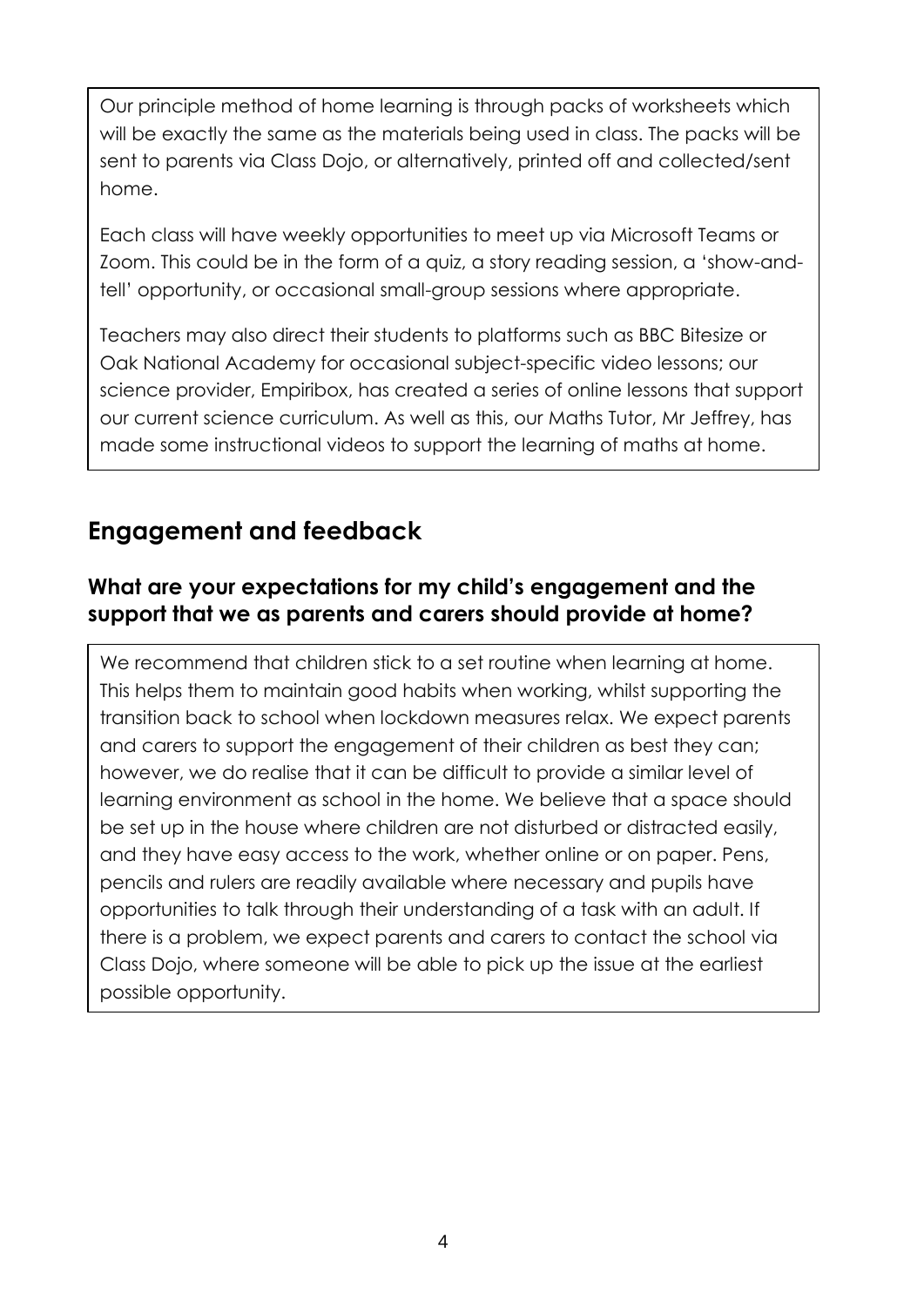### **How will you check whether my child is engaging with their work and how will I be informed if there are concerns?**

Work will be posted to teachers using Class Dojo Portfolio where teachers will look at the work and give feedback. If the child has worked hard, or taken on challenging work, reward points will also be given. Teachers will endeavour to respond to these Portfolio posts at the earliest opportunity; please be patient, as workload demands during lockdown can be considerable.

Where there is a concern regarding engagement, teachers will message parents to check they are okay and to see if any support is required. If these issues persist, a phone call will usually be made to see if a solution can be found.

#### **How will you assess my child's work and progress?**

Feedback can take many forms and may not always mean extensive written comments for individual children. For example, whole-class feedback or quizzes marked automatically via digital platforms are also valid and effective methods, amongst many others. Our approach to feeding back on pupil work is as follows:

As previously mentioned, teachers will give feedback on work posted on the Class Dojo site. This may take the form of a short positive comment, some advice on how the work could be improved, or a combination of the two. In some cases a phone call may be necessary where more detail may be required. Teachers will strive to comment on each piece of work posted on the site.

As with school-based work, any judgements on pieces of work will be fed into the whole class data for that term.

It may be beneficial for teachers to send home assessment papers/tests, which will be marked accordingly. Any such work will be shared in the same ways as outlined above.